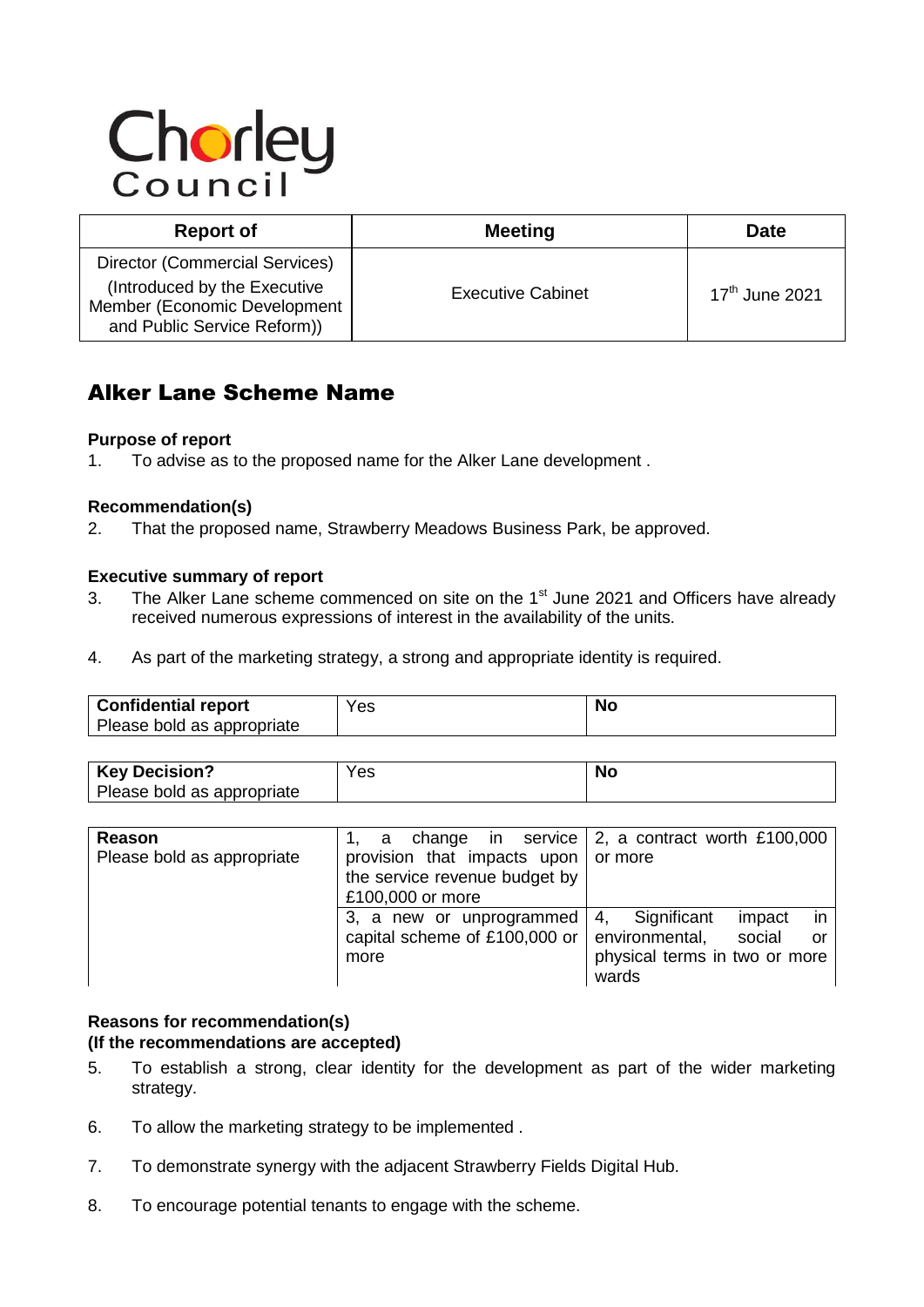# **Alternative options considered and rejected**

- 9. Delay the naming of the site. Rejected as this prevents the marketing having full impact with the site having no identity.
- 10. Consider naming the site 'Alker Lane Business Park'. Rejected due to the lack of synergy with the adjacent Strawberry Fields Digital Hub.
- 11. Consider naming the site 'Strawberry Fields Business Park'. Rejected as this does not provide sufficient differentiation from the adjacent site

#### **Corporate priorities**

12. This report relates to the following Strategic Objectives:

| Involving residents in improving their local<br>area and equality of access for all | A strong local economy                                                                      |  |
|-------------------------------------------------------------------------------------|---------------------------------------------------------------------------------------------|--|
| Clean, safe and healthy<br>and<br>homes<br>communities                              | An ambitious council that does more<br>to meet the needs of residents and<br>the local area |  |

#### **Background**

- 13. Site works have commenced on  $1<sup>st</sup>$  June 2021 and Officers are already receiving expressions of interest from potential tenants.
- 14. It is therefore considered imperative that the identity of the new business park is established and can be used within the wider marketing strategy to promote the development.
- 15. The name 'Strawberry Meadows Business Park' is proposed, having considered the following:
	- a. The 'strawberry' reference allows the branding to be aligned with the established branding on the adjacent digital office hub, is also references the prior use of the site
	- b. The alignment of the branding supports the view that the digital office hub and the adjacent business park will compliment each other and provide services which tenants can utilise as their business develops and grows
	- c. The inclusion of 'meadows' within the name provides some differentiation from the adjacent site, whilst retaining sufficient synergy
- 16. The marketing strategy is in the process of being finalised, including a website, promotional material and physical site signage. The agreement of a name, will allow this process to be concluded and the marketing strategy implemented. With the first units planned to be available from Spring 2022, this will allow negotiations with potential tenants to be progressed and concluded in sufficient time to see units occupied as soon after completion as possible.